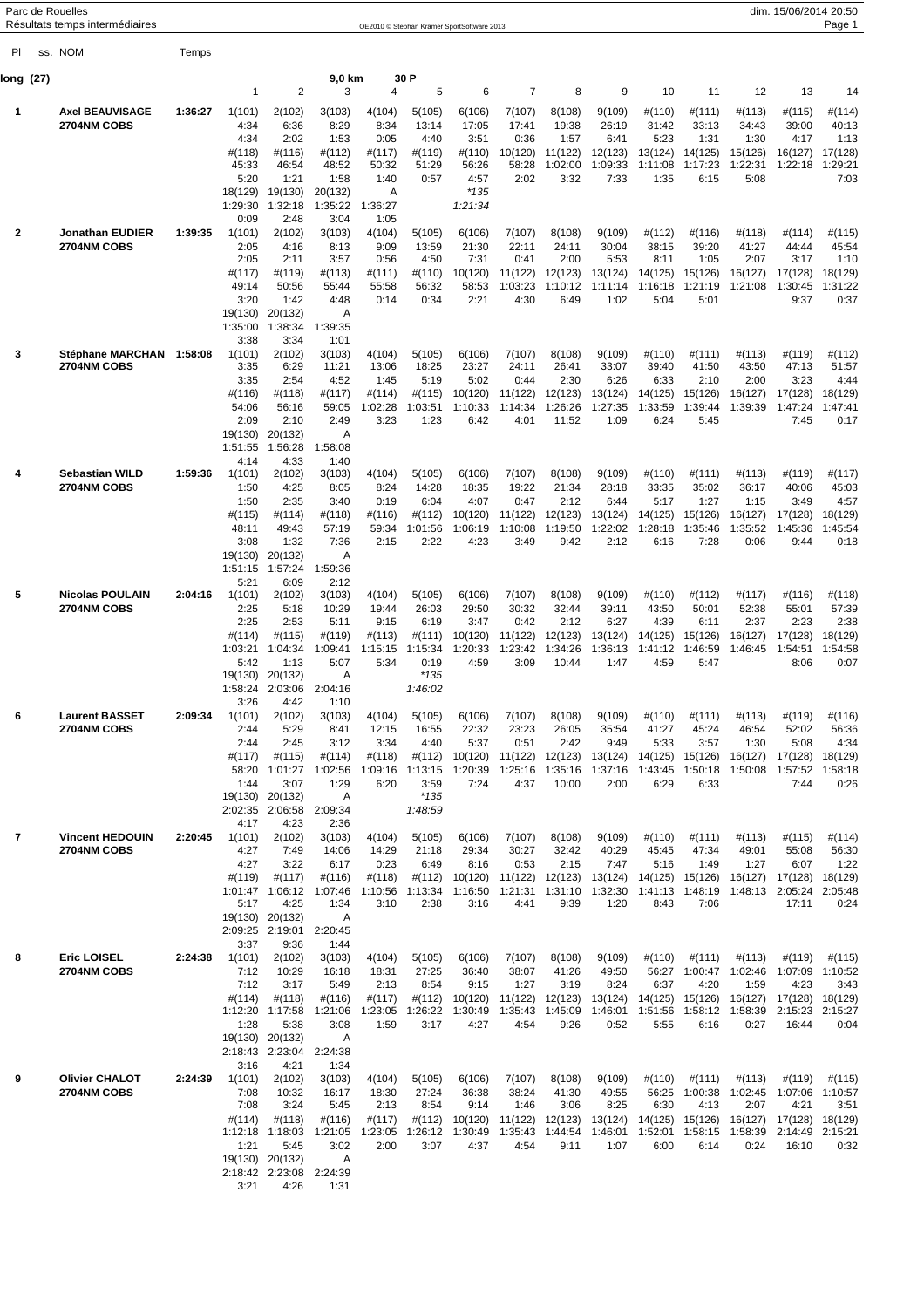|           | Parc de Rouelles<br>Résultats temps intermédiaires |         |                            |                                            |                         |                         |                         | OE2010 © Stephan Krämer SportSoftware 2013                                             |                         |                         |                                 |                                 |                           |                           | dim. 15/06/2014 20:50           | Page 2                     |
|-----------|----------------------------------------------------|---------|----------------------------|--------------------------------------------|-------------------------|-------------------------|-------------------------|----------------------------------------------------------------------------------------|-------------------------|-------------------------|---------------------------------|---------------------------------|---------------------------|---------------------------|---------------------------------|----------------------------|
|           |                                                    |         |                            |                                            |                         |                         |                         |                                                                                        |                         |                         |                                 |                                 |                           |                           |                                 |                            |
| PI        | ss. NOM                                            | Temps   |                            |                                            |                         |                         |                         |                                                                                        |                         |                         |                                 |                                 |                           |                           |                                 |                            |
| long (27) |                                                    |         | $\mathbf{1}$               | $\overline{c}$                             | 9,0 km<br>3             | 4                       | 30 P<br>5               | (suite)<br>6                                                                           | $\overline{7}$          | 8                       | 9                               | 10                              | 11                        | 12                        | 13                              |                            |
|           |                                                    |         |                            |                                            |                         |                         |                         |                                                                                        |                         |                         |                                 |                                 |                           |                           |                                 | 14                         |
| 10        | <b>Xavier BRIERE</b><br>2704NM COBS                | 2:53:28 | 1(101)<br>3:31<br>3:31     | 2(102)<br>8:28<br>4:57                     | 3(103)<br>14:09<br>5:41 | 4(104)<br>21:42<br>7:33 | 5(105)<br>30:03<br>8:21 | 6(106)<br>36:34<br>6:31                                                                | 7(107)<br>37:56<br>1:22 | 8(108)<br>41:37<br>3:41 | 9(109)<br>51:14<br>9:37         | #(110)<br>59:08<br>7:54         | #(112)<br>1:04:15<br>5:07 | #(118)<br>1:09:24<br>5:09 | #(116)<br>1:11:53<br>2:29       | #(117)<br>1:14:57<br>3:04  |
|           |                                                    |         | #(119)<br>1:17:36          | $\#(115)$<br>1:26:13                       | #(114)<br>1:27:59       | #(113)<br>1:36:54       | #(111)<br>1:37:43       | 10(120)<br>1:42:29                                                                     | 11(122)<br>1:47:39      | 12(123)<br>1:59:55      | 13(124)<br>2:04:14              | 14(125)<br>2:13:25              | 15(126)<br>2:23:07        | 16(127)<br>2:23:13        | 17(128)<br>2:34:20              | 18(129)<br>2:35:10         |
|           |                                                    |         | 2:39                       | 8:37                                       | 1:46                    | 8:55                    | 0:49                    | 4:46                                                                                   | 5:10                    | 12:16                   | 4:19                            | 9:11                            | 9:42                      | 0:06                      | 11:07                           | 0:50                       |
|           |                                                    |         | 19(130)<br>2:40:23<br>5:13 | 20(132)<br>2:50:35 2:53:28<br>10:12        | Α<br>2:53               |                         |                         |                                                                                        |                         |                         |                                 |                                 |                           |                           |                                 |                            |
|           | <b>Christian ORANGE</b>                            | disq.   | 1(101)                     | 2(102)                                     | 3(103)                  | 4(104)                  | 5(105)                  | 6(106)                                                                                 | 7(107)                  | 8(108)                  | 9(109)                          | #(110)                          | #(112)                    | #(116)                    | #(118)                          | #(117)                     |
|           | 2704NM COBS                                        |         | 9:13<br>9:13               | 13:12<br>3:59                              | 18:14<br>5:02           | 19:20<br>1:06           | 26:46<br>7:26           | 36:39<br>9:53                                                                          | 37:41<br>1:02           | 40:43<br>3:02           | 49:46<br>9:03                   | 55:34<br>5:48                   | 1:03:22<br>7:48           | 1:05:31<br>2:09           | 1:09:46<br>4:15                 | 1:13:22<br>3:36            |
|           |                                                    |         | #(115)<br>1:17:43          | #(114)<br>1:19:12                          | #(119)<br>1:26:18       | #(113)<br>1:32:24       | #(111)<br>1:33:09       | 10(120)<br>1:36:08                                                                     | 11(122)<br>1:43:19      | 12(123)<br>1:58:45      | 13(124)<br>2:00:51              | 14(125)<br>2:15:09              | 15(126)<br>2:23:06        | 16(127)<br>2:23:05        | 17(128)<br>2:41:29              | 18(129)<br>2:41:44         |
|           |                                                    |         | 4:21<br>19(130)            | 1:29<br>20(132)                            | 7:06<br>A               | 6:06                    | 0:45                    | 2:59                                                                                   | 7:11                    | 15:26                   | 2:06                            | 14:18                           | 7:57                      |                           | 18:24                           | 0:15                       |
|           |                                                    |         | 4:38                       | 2:46:22 2:55:56<br>9:34                    |                         |                         |                         |                                                                                        |                         |                         |                                 |                                 |                           |                           |                                 |                            |
|           | <b>Sylvain EMO</b>                                 | bandon  | 1(101)                     | 2(102)                                     | 3(103)                  | 4(104)                  | 5(105)                  | 6(106)                                                                                 | 7(107)                  | 8(108)                  | 9(109)                          | #(110)                          | #(111)                    | #(113)                    | #(119)                          | #(117)                     |
|           |                                                    |         | 1:46<br>1:46               | 3:44<br>1:58                               | 7:20<br>3:36            | 8:45<br>1:25            | 13:13<br>4:28           | 16:41<br>3:28                                                                          | 17:20<br>0:39           | 19:14<br>1:54           | 24:46<br>5:32                   | 28:30<br>3:44                   | 30:05<br>1:35             | 31:12<br>1:07             | 34:02<br>2:50                   | 36:44<br>2:42              |
|           |                                                    |         | #(115)<br>38:53            | #(114)<br>40:02                            | #(118)<br>44:24         | #(116)<br>45:37         | #(112)<br>47:12         | #(110)<br>49:08                                                                        | 10(120)<br>1.1.1.1      | 11(122)<br>53:05        | 12(123)<br>59:23                | 13(124)<br>1:00:26              | 14(125)<br>1:05:10        | 15(126)<br>1:09:46        | 16(127)<br>1:09:32 1:15:23      | 17(128)                    |
|           |                                                    |         | 2:09<br>18(129)            | 1:09<br>19(130)                            | 4:22<br>20(132)         | 1:13<br>Α               | 1:35                    | 1:56<br>$*135$                                                                         |                         | 3:57                    | 6:18                            | 1:03                            | 4:44                      | 4:36                      |                                 | 5:51                       |
|           |                                                    |         | 1:15:34                    | 1:18:37                                    | 1:21:34                 | 1:22:55                 |                         | 1:08:53                                                                                |                         |                         |                                 |                                 |                           |                           |                                 |                            |
|           | Julien MILEO                                       | bandon  | 0:11<br>1(101)             | 3:03<br>2(102)                             | 2:57<br>3(103)          | 1:21<br>4(104)          | 5(105)                  | 6(106)                                                                                 | 7(107)                  | 8(108)                  | 9(109)                          | #(110)                          | #(111)                    | #(113)                    | #(119)                          | #(117)                     |
|           |                                                    |         | 1:54<br>1:54               | 3:55<br>2:01                               | 7:06<br>3:11            | 7:16<br>0:10            | 11:17<br>4:01           | 14:42<br>3:25                                                                          | 15:15<br>0:33           | 17:07<br>1:52           | 23:04<br>5:57                   | 28:00<br>4:56                   | 29:34<br>1:34             | 30:42<br>1:08             | 33:17<br>2:35                   | 36:09<br>2:52              |
|           |                                                    |         | #(116)                     | #(114)                                     | #(115)                  | #(118)                  | #(112)                  | 10(120)                                                                                | 11(122)                 | 12(123)                 | 13(124)                         | 14(125)                         | 15(126)<br>1.1.1.1        | 16(127)                   | 17(128)                         | 18(129)                    |
|           |                                                    |         | 36:43<br>0:34              | 40:40<br>3:57                              | 42:14<br>1:34           | 46:11<br>3:57           | 48:23<br>2:12           | 51:34<br>3:11                                                                          | 54:39<br>3:05           | 1:01:08<br>6:29         | 1:01:59<br>0:51                 | 1:07:57<br>5:58                 |                           | 1:12:20<br>4:23           | 1:18:14<br>5:54                 | 1:18:25<br>0:11            |
|           |                                                    |         | 19(130)                    | 20(132)<br>1:21:10 1:24:31                 | A<br>1:25:44            |                         | $*135$<br>1:12:01       |                                                                                        |                         |                         |                                 |                                 |                           |                           |                                 |                            |
|           | <b>Philippe SANCHEZ</b>                            | bandon  | 2:45<br>1(101)             | 3:21<br>2(102)                             | 1:13<br>3(103)          | 4(104)                  | 5(105)                  | 6(106)                                                                                 | 7(107)                  | 8(108)                  | 9(109)                          | #(110)                          | #(112)                    | #(116)                    | #(118)                          | #(114)                     |
|           | 2704NM COBS                                        |         | 1:49                       | 4:34                                       | 7:23                    | 7:39                    | 12:23                   | 15:56                                                                                  | 16:40                   | 18:40                   | 24:16                           | 28:27                           | 32:07                     | 33:36                     | 35:35                           | 39:15                      |
|           |                                                    |         | 1:49<br>#(115)             | 2:45<br>#(117)                             | 2:49<br>#(119)          | 0:16<br>#(113)          | 4:44<br>#(111)          | 3:33<br>10(120)                                                                        | 0:44<br>11(122)         | 2:00<br>12(123)         | 5:36<br>13(124)                 | 4:11<br>14(125)                 | 3:40<br>15(126)           | 1:29<br>16(127)           | 1:59<br>17(128)                 | 3:40<br>18(129)            |
|           |                                                    |         | 40:28<br>1:13              | 43:41<br>3:13                              | 45:56<br>2:15           | 50:53<br>4:57           | 51:13<br>0:20           | 53:23<br>2:10                                                                          | 56:44<br>3:21           | 1:04:48<br>8:04         | 1:05:50<br>1:02                 | 1:11:12<br>5:22                 | -----                     | 1:16:14<br>5:02           | 1:22:15<br>6:01                 | 1:22:30<br>0:15            |
|           |                                                    |         |                            | 19(130) 20(132)<br>1:25:27 1:28:46         | A<br>1:30:09            |                         | $*135$<br>1:15:45       |                                                                                        |                         |                         |                                 |                                 |                           |                           |                                 |                            |
|           | <b>Titouan BASSET</b>                              |         | 2:57<br>1(101)             | 3:19                                       | 1:23                    |                         |                         |                                                                                        |                         |                         |                                 |                                 |                           |                           |                                 |                            |
|           | 2704NM COBS                                        | bandon  | 2:25                       | 2(102)<br>6:31                             | 3(103)<br>10:18         | 4(104)<br>10:31         | 5(105)<br>16:02         | 6(106)<br>20:06                                                                        | 7(107)<br>20:53         | 8(108)<br>22:49         | 9(109)<br>30:23                 | #(110)<br>36:13                 | #(111)<br>38:35           | #(113)<br>39:45           | #(119)<br>43:07                 | $\#(115)$<br>47:02         |
|           |                                                    |         | 2:25<br>#(114)             | 4:06<br>#(117)                             | 3:47<br>$\#(116)$       | 0:13                    | 5:31                    | 4:04<br>#(112) 10(120) 11(122) 12(123) 13(124) 14(125) 15(126) 16(127) 17(128)         | 0:47                    | 1:56                    | 7:34                            | 5:50                            | 2:22                      | 1:10                      | 3:22<br>18(129) 19(130)         | 3:55                       |
|           |                                                    |         | 48:18<br>1:16              | 53:00<br>4:42                              | 53:57<br>0:57           | 2:00                    | 5:03                    | 55:57 1:01:00 1:04:17 1:12:21 1:13:17 1:20:43 1:27:47 1:27:28 1:34:18<br>3:17          | 8:04                    | 0:56                    | 7:26                            | 7:04                            |                           | 6:50                      | 1:34:28 1:37:04<br>0:10         | 2:36                       |
|           |                                                    |         | 20(132)<br>1:41:13         | $\#(118)$                                  | Α<br>$--- 1:42:33$      |                         |                         |                                                                                        |                         |                         |                                 |                                 |                           |                           |                                 |                            |
|           |                                                    |         | 4:09                       |                                            | 1:20                    |                         |                         |                                                                                        |                         |                         |                                 |                                 |                           |                           |                                 |                            |
|           | <b>Michel RIBEIRO</b>                              | bandon  | 1(101)<br>3:20             | 2(102)<br>6:11                             | 3(103)<br>9:51          | 4(104)<br>10:10         | 5(105)<br>15:28         | 6(106)<br>21:14                                                                        | 7(107)<br>22:02         | 8(108)<br>24:21         | 9(109)<br>31:57                 | #(110)<br>37:23                 | #(111)<br>39:15           | #(113)<br>40:44           | $\#(115)$<br>46:53              | #(114)<br>48:21            |
|           |                                                    |         | 3:20<br>#(119)             | 2:51<br>#(117)                             | 3:40<br>#(116)          | 0:19<br>#(118)          | 5:18                    | 5:46<br>#(112) 10(120) 11(122) 12(123) 13(124) 14(125) 15(126) 16(127) 17(128) 18(129) | 0:48                    | 2:19                    | 7:36                            | 5:26                            | 1:52                      | 1:29                      | 6:09                            | 1:28                       |
|           |                                                    |         | 53:43<br>5:22              | 57:57<br>4:14                              | 59:23<br>1:26           | 1:02:40<br>3:17         | 2:39                    | 1:05:19 1:08:21<br>3:02                                                                | 4:52                    | 11:53                   | 1:13:13 1:25:06 1:27:29<br>2:23 | 1:32:35 1:37:36 1:37:23<br>5:06 | 5:01                      |                           | 1:46:10<br>8:47                 | 1:46:28<br>0:18            |
|           |                                                    |         |                            | 19(130) 20(132)                            | Α                       |                         | $*135$                  |                                                                                        |                         |                         |                                 |                                 |                           |                           |                                 |                            |
|           |                                                    |         | 1:49:34<br>3:06            |                                            | $-- 1:59:28$<br>9:54    |                         | 1:36:37                 |                                                                                        |                         |                         |                                 |                                 |                           |                           |                                 |                            |
|           | <b>Marie GRENDEL</b><br>2704NM COBS                | bandon  | 1(101)<br>5:21             | 2(102)<br>9:21                             | 3(103)<br>14:15         | 4(104)<br>14:44         | 5(105)<br>20:35         | 6(106)<br>25:37                                                                        | 7(107)<br>26:40         | 8(108)<br>29:17         | 9(109)<br>38:25                 | #(110)<br>44:54                 | #(111)<br>47:57           | #(113)<br>49:46           | #(119)                          | $\#(116)$<br>56:23 1:02:36 |
|           |                                                    |         | 5:21<br>$\#(117)$          | 4:00<br>$\#(115)$                          | 4:54<br>#(114)          | 0:29<br>#(118)          | 5:51                    | 5:02<br>#(112) 10(120) 11(122) 12(123) 13(124) 14(125) 15(126) 16(127) 17(128) 18(129) | 1:03                    | 2:37                    | 9:08                            | 6:29                            | 3:03                      | 1:49                      | 6:37                            | 6:13                       |
|           |                                                    |         | 2:34                       | 1:05:10 1:09:35 1:11:12<br>4:25            | 1:37                    | 6:35                    | 4:43                    | 1:17:47 1:22:30 1:31:29 1:36:36<br>8:59                                                | 5:07                    | -----                   | $- - - - -$                     | -----                           | 1:42:42 1:42:36<br>6:06   |                           | 1:51:52 1:52:21<br>9:16         | 0:29                       |
|           |                                                    |         |                            | 19(130) 20(132)<br>1:56:21 2:00:43 2:03:19 | Α                       |                         |                         |                                                                                        |                         |                         |                                 |                                 |                           |                           |                                 |                            |
|           |                                                    |         | 4:00                       | 4:22                                       | 2:36                    |                         |                         |                                                                                        |                         |                         |                                 |                                 |                           |                           |                                 |                            |
|           | <b>SERGE DUDOUT</b><br>2704NM COBS                 | bandon  | 1(101)<br>3:12             | 2(102)<br>6:09                             | 3(103)<br>14:02         | 4(104)<br>14:33         | 5(105)<br>20:21         | 6(106)<br>26:22                                                                        | 7(107)<br>27:10         | 8(108)<br>29:46         | 9(109)<br>37:42                 | #(110)<br>43:48                 | #(111)<br>46:13           | #(113)<br>47:44           | #(119)<br>52:33                 | #(114)<br>58:56            |
|           |                                                    |         | 3:12<br>$\#(115)$          | 2:57<br>$\#(118)$                          | 7:53<br>$\#(116)$       | 0:31<br>$\#(117)$       | 5:48                    | 6:01<br>#(112) 10(120) 11(122) 12(123) 13(124) 14(125) 15(126)                         | 0:48                    | 2:36                    | 7:56                            | 6:06                            | 2:25                      | 1:31                      | 4:49<br>16(127) 17(128) 18(129) | 6:23                       |
|           |                                                    |         | 1:32                       | 1:00:28 1:06:57<br>6:29                    | 1:08:39<br>1:42         | 1:49                    | 2:57                    | 1:10:28 1:13:25 1:18:12 1:22:13 1:34:30<br>4:47                                        | 4:01                    | 12:17                   | 1:36:55<br>2:25                 | 1.1111                          | -----                     | -----                     | 1:52:07<br>15:12                | 1:52:44<br>0:37            |
|           |                                                    |         |                            | 19(130) 20(132)                            | Α                       |                         | $*123$                  |                                                                                        |                         |                         |                                 |                                 |                           |                           |                                 |                            |
|           |                                                    |         | 4:25                       | 1:57:09 2:02:34 2:04:52<br>5:25            | 2:18                    |                         | 1:34:52                 |                                                                                        |                         |                         |                                 |                                 |                           |                           |                                 |                            |